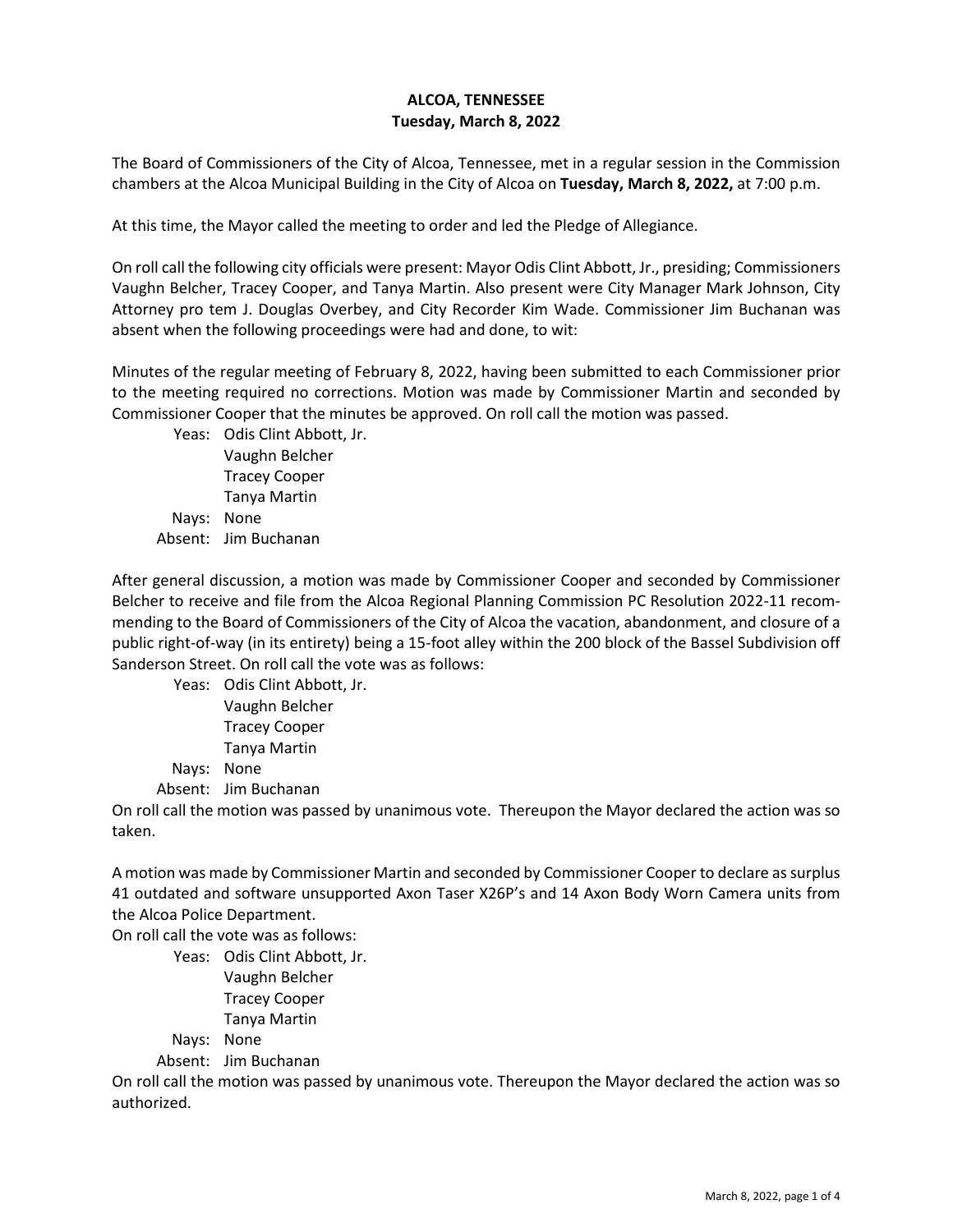A motion was made by Commissioner Cooper and seconded by Commissioner Belcher to authorize the execution of the contract for Financial & Compliance Services (annual audit contract) with Pugh CPAs for the period of July 1, 2021 to June 30, 2022, in the amount of \$50,000.

On roll call the vote was as follows:

Yeas: Odis Clint Abbott, Jr. Vaughn Belcher Tracey Cooper Tanya Martin Nays: None Absent: Jim Buchanan

On roll call the motion was passed by unanimous vote. Thereupon the Mayor declared the action was so authorized.

A motion was made by Commissioner Cooper and seconded by Commissioner Belcher to Authorize the staff to enter a contract with Davis Demographics for an in-depth student population demographics study at a cost not to exceed \$22,100.

On roll call the vote was as follows:

Yeas: Odis Clint Abbott, Jr. Vaughn Belcher Tracey Cooper Tanya Martin Nays: None

Absent: Jim Buchanan

On roll call the motion was passed by unanimous vote. Thereupon the Mayor declared the action was so authorized.

A motion was made by Commissioner Martin and seconded by Commissioner Cooper that an ordinance, the caption of which follows, be passed on first reading: AN ORDINANCE VACATING, ABANDONING AND CLOSING A PUBLIC RIGHT-OF-WAY (IN ITS ENTIRETY) BEING A 15-FOOT ALLEY WITHIN THE 200 BLOCK OF THE BASSEL SUBDIVISION OFF SANDERSON STREET (PC Res 2022-11) (Public Hearing – 4/12/2022). On roll call the vote was as follows:

Yeas: Odis Clint Abbott, Jr. Vaughn Belcher Tracey Cooper Tanya Martin Nays: None Absent: Jim Buchanan First reading: Motion passed.

A motion was made by Commissioner Cooper and seconded by Commissioner Belcher that an ordinance, the caption of which follows, be passed on first reading: AN ORDINANCE TO AMEND THE BUDGET OF THE CITY OF ALCOA FOR FISCAL YEAR 2021-2022.

On roll call the vote was as follows:

Yeas: Odis Clint Abbott, Jr. Vaughn Belcher Tracey Cooper Tanya Martin Nays: None Absent: Jim Buchanan First reading: Motion passed.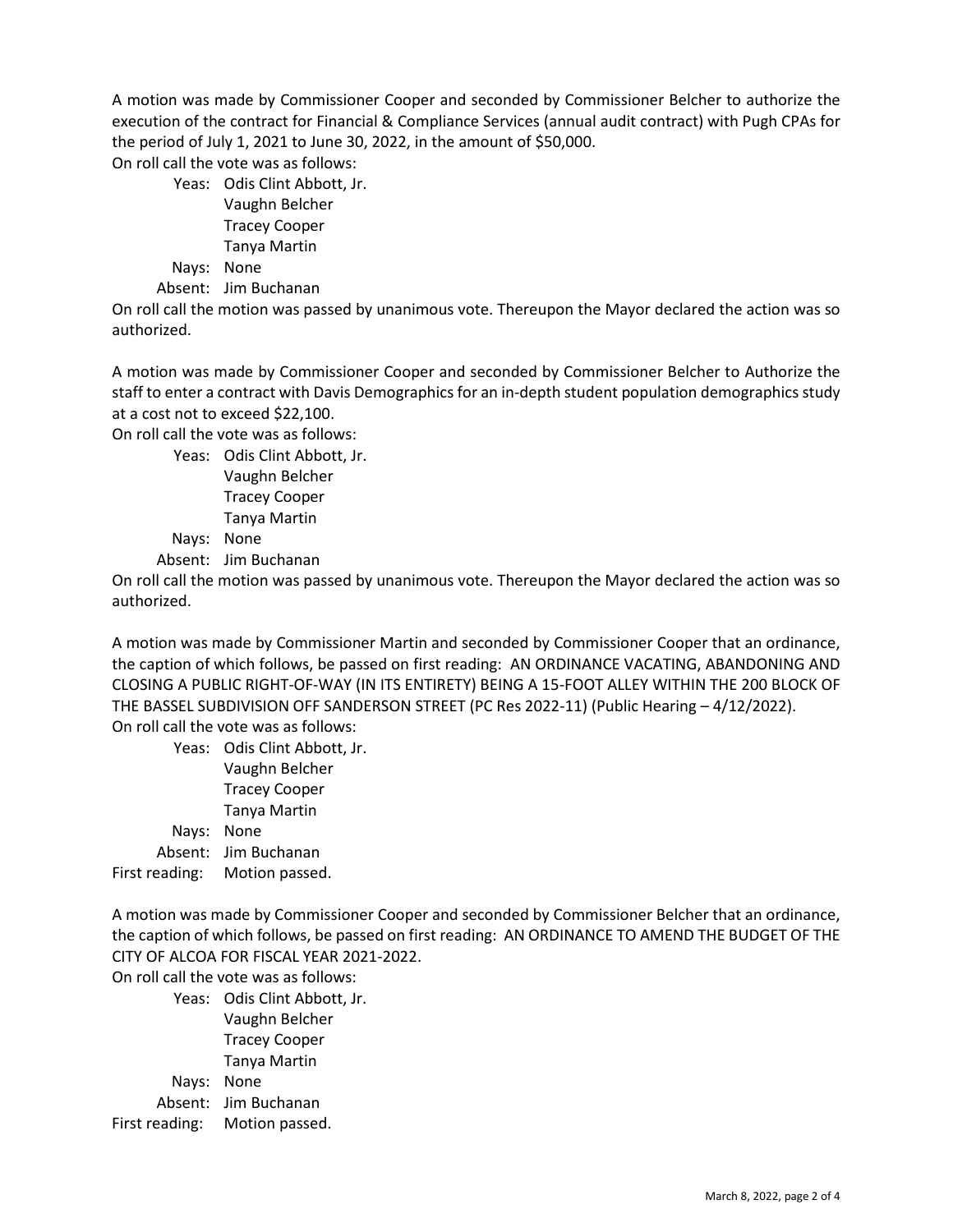A motion was made by Mayor Abbott and seconded by Commissioner Cooper that a resolution, the caption of which follows, be adopted: A RESOLUTION TO SUPPORT RESTORING THE HISTORIC REVENUE SHARING RELATIONSHIP BETWEEN THE STATE OF TENNESSEE AND ITS LOCAL GOVERNMENTS AND TO RETURN THE LOCAL SHARE OF THE SINGLE ARTICLE CAP TO LOCAL GOVERNMENTS.

On roll call the vote was as follows:

Yeas: Odis Clint Abbott, Jr. Vaughn Belcher Tracey Cooper Tanya Martin

Nays: None

Absent: Jim Buchanan

Thereupon the resolution was given number R22-420 and enrolled in the Resolution Book.

A motion was made by Commissioner Belcher and seconded by Commissioner Martin that a resolution, the caption of which follows, be adopted: A RESOLUTION AUTHORIZING THE ISSUANCE OF GENERAL OB-LIGATION REFUNDING BONDS OF THE CITY OF ALCOA, TENNESSEE IN THE AGGREGATE PRINCIPAL AMOUNT OF NOT TO EXCEED TWENTY SIX MILLION THREE HUNDRED THOUSAND (\$26,300,000), IN ONE OR MORE SERIES; MAKING PROVISION FOR THE ISSUANCE, SALE, AND PAYMENT OF SAID BONDS, ESTABLISHING THE TERMS THEREOF AND THE DISPOSITION OF PROCEEDS THEREFROM; AND PROVIDING FOR THE LEVY OF TAXES FOR THE PAYMENT OF PRINCIPAL OF, PREMIUM, IF ANY, AND INTEREST ON THE BONDS.

On roll call the vote was as follows:

Yeas: Odis Clint Abbott, Jr. Vaughn Belcher Tracey Cooper Tanya Martin Nays: None Absent: Jim Buchanan

Thereupon the resolution was given number R22-421 and enrolled in the Resolution Book.

A motion was made by Commissioner Cooper and seconded by Commissioner Martin that a resolution, the caption of which follows, be adopted: A RESOLUTION AMENDING RESOLUTION NO. R22-419, RE-QUESTING THE ELECTION COMMISSION OF BLOUNT COUNTY, TENNESSEE, TO CALL AND HOLD A PRIMARY ELECTION IN THE CITY OF ALCOA ON THE FIRST THURSDAY IN AUGUST (AUGUST 4, 2022) AND A GENERAL ELECTION IN THE CITY OF ALCOA ON THE FIRST TUESDAY FOLLOWING THE FIRST MONDAY OF NOVEMBER 2022 (November 8, 2022).

On roll call the vote was as follows:

Yeas: Odis Clint Abbott, Jr. Vaughn Belcher Tracey Cooper Tanya Martin Nays: None Absent: Jim Buchanan

Thereupon the resolution was given number R22-422 and enrolled in the Resolution Book.

After a general discussion, a motion was made by Commissioner Martin and seconded by Commissioner Cooper to reappoint Mr. Greg Wilson to the Industrial Development Board of Blount County & the Cities of Alcoa and Maryville, Tennessee, and the Health & Education Facilities Board. On roll call the vote was as follows: